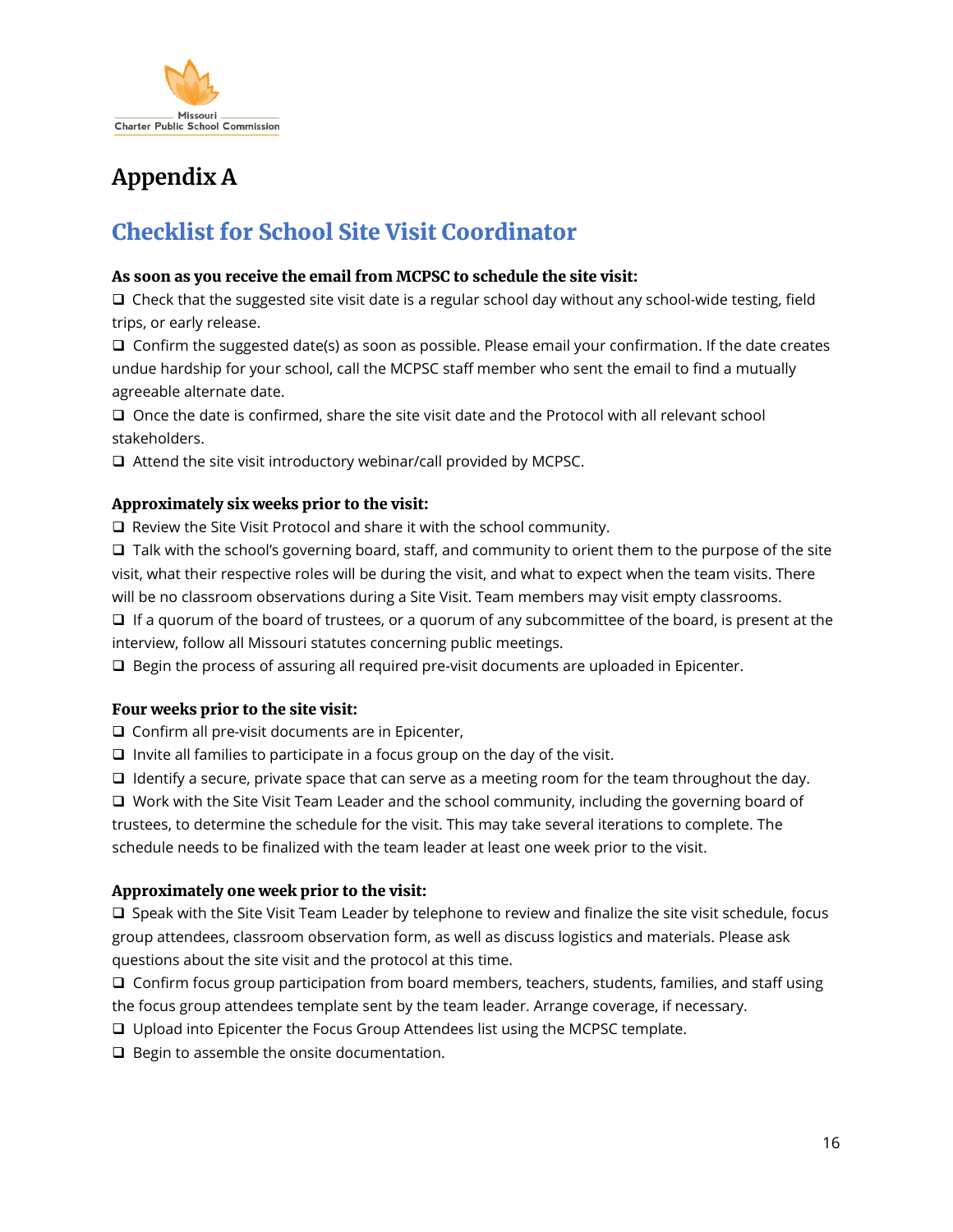

#### One day before the site visit:

 $\square$  Distribute the site visit schedule to the school community.

 $\Box$  Have each teacher post the schedule for their classroom for the day of the visit on the door of their classroom.

 $\Box$  Ensure that the onsite materials required are available, organized, and clearly labeled (or in folders) in the team's private meeting space.

#### During the visit:

 $\Box$  Ensure that the team's meeting room remains private and all requested documents are provided and clearly labeled.

 $\Box$  Ensure that focus group rooms remain private while the interviews are conducted if the focus group takes place in a room that is not the Site Visit Team's meeting room.

 $\Box$  Be available to the Site Visit Team for a morning orientation, a focus group, and any necessary followup. Assist the team in obtaining any additional information, documents, data, or interviews with school staff. Other documents, such as fiscal or planning documents, may be requested during the visit.

 $\Box$  Bring concerns and questions to the attention of the team leader as they arise.

 $\Box$  Attend the report out meeting to hear the team's initial report out.

#### After the visit:

 $\Box$  Work with the school's leadership team to review and provide factual corrections, or other feedback, on the draft site visit report.

 $\Box$  If deemed necessary, prepare a response to the final report. This response will be appended to the report.

 $\Box$  Share the final, public site visit report with staff, parents, board members, and the school community.

### Pre-Visit Documentation

#### Please make sure that the following documents are submitted to Epicenter 4 weeks prior to site visit:

 $\Box$  A master class schedule for the day of the visit that clearly indicates the following for all classes:

- o Teacher
- o Subject
- o Time
- o Location (room assignments)
- $\circ$  Please identify on the schedule which classes are SEI, ELD, and special education inclusion, pullout, or substantially separate placements and where they will be located.
- Current student demographic information. Please use the charts provided by MCPSC.

A staff roster that includes administrator and teacher names and subject and/or grade taught or

administrative role. Please identify any staff who have ESL or special education licensure.

 $\Box$  Board minutes for each meeting that has occurred in the past 12 months.